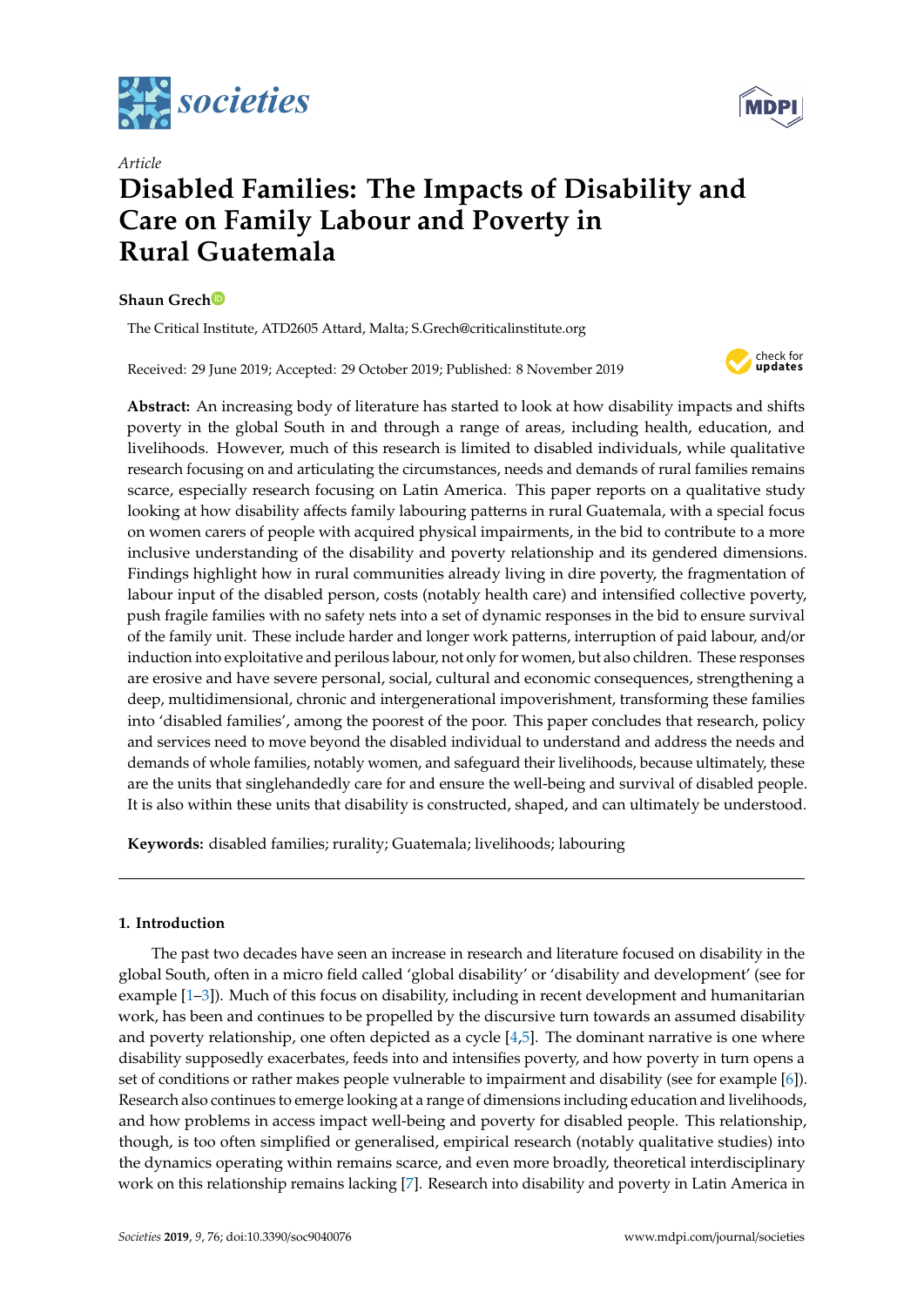particular remains sparse, and rural areas are too often relegated to a space that is either excluded, assumed or generalised through hearsays and myths propagated by dominant urban voices, including Disabled People's Organisations (DPOs) in the global South. Nevertheless, the increased mentioning of this supposed relationship by international bodies, International NGOs and major donors (see for example [\[8,](#page-13-6)[9\]](#page-13-7)) has, alongside broader shifts towards a rights-based approach in development, the UN Convention on the Rights of Persons with Disabilities (UNCRPD) and the recent inclusion of a disability component in the Sustainable Development Goals (SDGs), encouraged and supported disability advocacy efforts, in particular those pushing for disability mainstreaming and/or disability-inclusive development. It has also encouraged research looking at individual areas such as education, livelihoods, and health among others.

The experiences and impacts of disability and care on families have been reasonably explored and documented in global North settings [\[10](#page-13-8)[–13\]](#page-13-9), and family dimensions are also increasingly addressed in global studies, documents and policies (disability and non-disability specific) (e.g., the UNCRPD, the SDGs, the WHO/World Bank World Report, etc.) alongside a growing body of research. However, there remains a dearth of qualitative research focused specifically on families in rural areas in specific regions of the global South, notably Latin America. This includes the personal, social, economic, political, cultural and other impacts of disability on family members and the contextual, ideological, gendered and other dimensions of care. This is more than a cursory concern in rural areas in countries such as Guatemala marked by high rates of poverty and inequality. More than half of the population lives in poverty and almost 25% in extreme poverty, with indigenous populations (over 40% of the total population) disproportionately disadvantaged—almost 80% live in poverty and 40% in extreme poverty [\[14\]](#page-13-10). Inequality is rife and wealth is concentrated—and the richest 20% account for 51% of the country's overall consumption. What marks these lives is dramatic hardship, compounded by the fact that the country's social protection system flagrantly excludes poor people, especially those in rural areas. The country does not have universal social protection, and the social security system offered by the Guatemalan Social Security Institute (Instituto Guatemalteco de Seguridad Social (IGSS)) is a contributory one, limited to those engaged in the formal sector, generally those better off and in urban areas. The services offered by these, though, are limited in quantity and quality, and many (the wealthier ones) choose to opt for private insurance and services to compensate this. Overall, the poor, notably those in rural areas, are totally excluded—they work in the informal sector (approximately 75% of the total population) [\[15\]](#page-13-11), are not registered, do not pay contributions, and are hence not entitled to any benefits. Poor people are left to their own devices, livelihoods are precarious, and survival and well-being are compromised by perpetual insecurity. More basically, fragile families are the only source of support and even survival when illness, disability and other crises (e.g., drought and food scarcity) strike, with the implication that not only poverty, but also disability are lived and survived as a family [\[7\]](#page-13-5). Many of these impacts are weathered by women, as mothers, wives, siblings and caregivers who shoulder a disproportionate portion of care [\[16\]](#page-13-12) and whose livelihoods, well-being and poverty among others are critically shifted as a result of the care they provide [\[17\]](#page-13-13).

This gap in contextualised research is perhaps compounded by a disability studies that remains largely global North centric and focused [\[7,](#page-13-5)[18\]](#page-14-0), and where the disability experience is too often filtered through global North hegemonic notions of nation state, citizenship, some or other social protection and rights, formal waged labour and so on, and predominantly through an urban lens. This may contrast sharply with rural contexts in countries such as Guatemala, where labour is largely in the informal sector, where formal social protection is fragmented or inexistent, and where geographical dispersion combines with racism, ethnic discrimination, rights violations, violence, and institutionalised corruption and impunity to shape a complex web of oppression [\[7\]](#page-13-5). This is, though, once again hardly surprising given that global North disability studies has not done a great job in even engaging with the experiences of Southern subjects such as disabled refugees in the global North and that of their families [\[19\]](#page-14-1).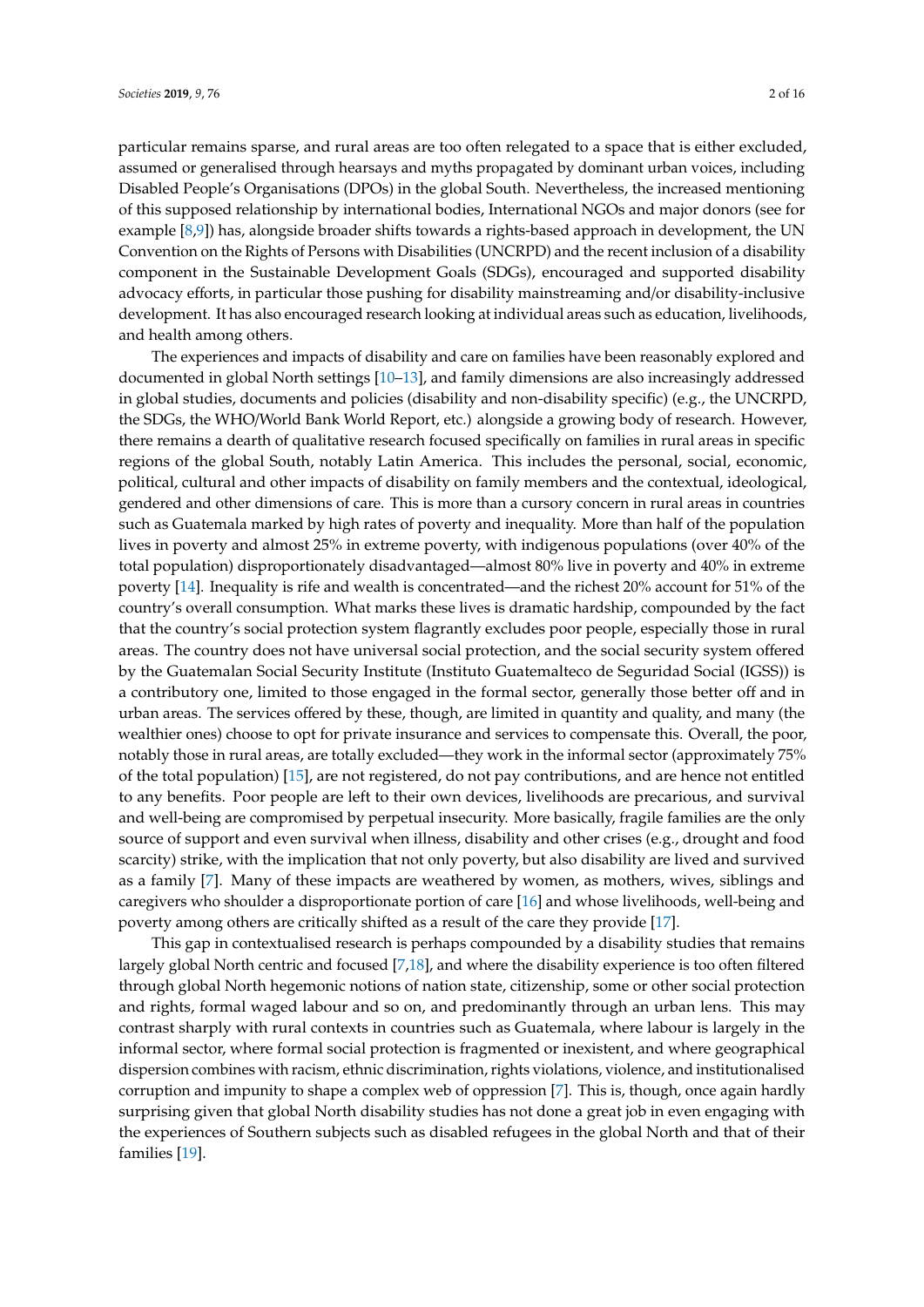This lack of focus on rural families is no marginal issue, given that families, for better or for worse, often remain the lifeline for disabled people, especially in poor rural contexts. Yet these are also families and communities that are often weak (especially economically and politically) and insecure in the face of crises, including ill health and disability [\[7\]](#page-13-5). There is even less engagement with the intergenerational relationship between disability and poverty [\[20\]](#page-14-2), to include the impacts of disability and care on children and their own children in the future, reflecting how this relatively young field (disability and development) has yet to grapple with the familial, spatial and temporal dimensions of disability.

Overall, this has serious implications not only for theory on disability and poverty, but also on development and disability-specific policy and practice, in particular in how these engage with (or otherwise) and can support the needs and demands of families—especially women carers in contexts of extreme poverty in informed, contextualised and responsive ways, particularly when these have critical impacts on the well-being and even survival of disabled people. Even more basically, it leaves these voices unheard and excluded from the disability narrative, hence relegating the needs of families to the peripheries, while individualising and isolating disability as a personal 'condition' and experience, and reinforcing the exclusive need for 'interventions' on the disabled body.

This article responds to some of these concerns and looks specifically at the impacts of disability and related caregiving on rural families in Guatemala, notably women carers of people with acquired physical impairments, with a special focus on labouring patterns and how these in turn affect and shift their poverty situation. The objective is not only to render these experiences and perspectives visible, but also to contribute to an exploration of the disability experience and the disability and poverty relationship that are not only complex, heterogeneous and multifaceted, but that also have familial, gendered and intergenerational dimensions.

### **2. Methodology**

This qualitative study forms part of a broader ongoing ethnographic research looking at the dynamics between poverty and disability in rural Guatemala (2008 to date). Qualitative methods were deemed suitable for this study, given the priority of listening to, exploring in-depth and articulating the voices and perceptions of family members on their own terms.

This study, looking at families specifically, employed in-depth unstructured interviews as the main tool of investigation in the bid to allow sufficient space and freedom for family members to articulate their main concerns around disability, care and labouring with minimal restrictions. A total of 20 families that include a person with acquired disability were interviewed in 3 departments (regions that are divided into municipalities) of the country (1 indigenous; 2 non-indigenous), comprising 47 adults (over 18) and 20 adolescents, all immediate family members and caring for a disabled adult. These were purposively selected from a sampling frame provided by key gatekeepers, including NGOs and DPOs and other local contacts. All families hailed from and were living in their native rural areas. They all defined themselves as families having one or more disabled family members, and also to be living in poverty, and hence a subjective definition of poverty was adopted (see [\[21\]](#page-14-3)). Interviews were held in participants' homes and other places deemed safe and chosen by participants themselves. The bulk of the interviews were conducted directly in Spanish, while a translator/cultural mediator was present with 7 participants who exclusively spoke an indigenous Mayan language.

Following permission by participants, interviews were audio recorded using a digital voice recorder and then transcribed by the author. These were accompanied by field notes. Thematic analysis, defined as a method 'for identifying, analysing, and reporting patterns (themes) within data' [\[22\]](#page-14-4) (p. 6), was employed. This involved an inductive and iterative process of rereading transcripts and field notes, where patterns emerged from the data, and progressively organising these into themes and categories.

The findings below present these key emerging themes and sub-themes, supported by direct quotes from the participants. All names have been changed to protect their identity.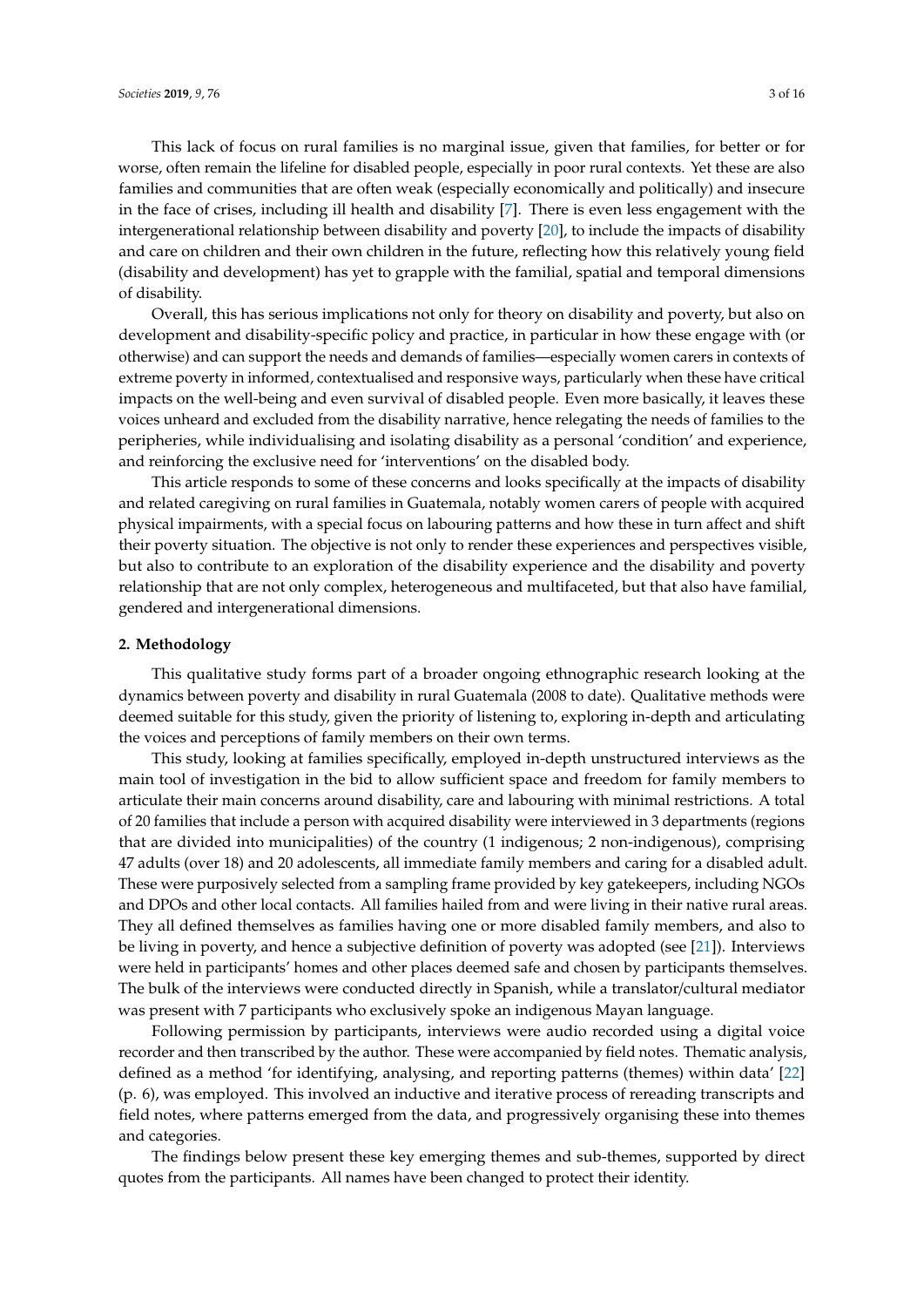All ethical procedures were carefully followed. Informed consent was provided by all participants, following a clear and an accessible explanation of the scope of the study, the process, and their rights including anonymity and confidentiality and the right to withdraw at any time with no explanation expected. Oral recorded consent was provided by participants who were illiterate, and in the case of adolescents (under 18), provided orally by them and in written format by their legal guardian (parents), present during the interviews.

## **3. Findings and Discussion**

The following sections and subsections present the key findings from the study and will prioritise the narratives of families, in particular women carers. I will also be discussing key thematic points in the bid to flesh out, substantiate and analyse key emerging points and arguments directly.

Findings from the study highlight how the presence of disability rocks the whole family living in poverty, pushing family members to respond to the needs of the disabled person while trying to ensure survival of the whole household. These responses in the midst of poverty are, however, erosive and impoverish them even further, casting these families among the poorest of the poor entrapped in a chronic poverty difficult to shift. For women carers in the study, the presence of disability shifted their labouring patterns, pushing some to labour harder, while others were forced out of the labour market, and others still cast into exploitative labour for the first time, and often prematurely. These dynamics had serious social, cultural, economic and personal impacts on these women. These key findings will be fleshed out before. However, and before discussing these range of responses, participants were quick to note that it is important to first understand the factors and processes, or rather the situations, confronting these families and the contexts they inhabit, which in turn propel such responses and position disability as a crisis within these fragile families. These are discussed in the section below, followed by a discussion on why these responses turn out to be erosive and impoverishing.

## *3.1. Disability as Crisis in Spaces of Poverty*

The first key factor is dependence on informal labour and absence of formal safety nets. In poor rural areas in Guatemala, people are largely dependent on informal casual labouring, frequently in the agricultural sector and, to a lesser extent, construction. Overall, their own labour is more often than not the only asset they possess. Choices of labouring activities are limited, including on the basis of geographical isolation and distance from main thoroughfares. Agricultural and other paid work is often temporal and more often than not, scarce, erratic and exploitative. Arrangements such as sharecropping are also present, whereby labourers tend to the land, and payment is in the form of a share of the crop, which is rarely enough to cover the basic food basket. Importantly, such informal work is unregistered, which means that workers do not have any rights, are not entitled to leave or benefits or insurance, including unemployment or disability benefits or access to medical services offered by the Guatemalan Institute for Social Security (IGSS). Overall, this contributes to dramatic household and income insecurity as well as unpreparedness when shocks such as disability jolt the family.

You are on your own and they (employers) owe you nothing, and something happens, they then don't know you. And we have no IGSS, no nothing to protect you . . . like invisible workers and people (Alfonso).

The second key issue is the loss or fragmentation of labour input by the disabled family member. In this case, much of the work performed by rural people is arduous and requires physical strength. Loss of strength and ability to perform and withstand these tasks has catastrophic economic, social and even cultural dimensions, especially when the disabled person is the household head (main income earner) [\[7\]](#page-13-5). The implications, as documented by participants, are loss of income, alongside the reduced production of food (especially when farming on own small plots) and ability to cover the basic food basket, constrained ability to obtain consistent, safe and quality health care for all, and to sustain education and other costs of children among others.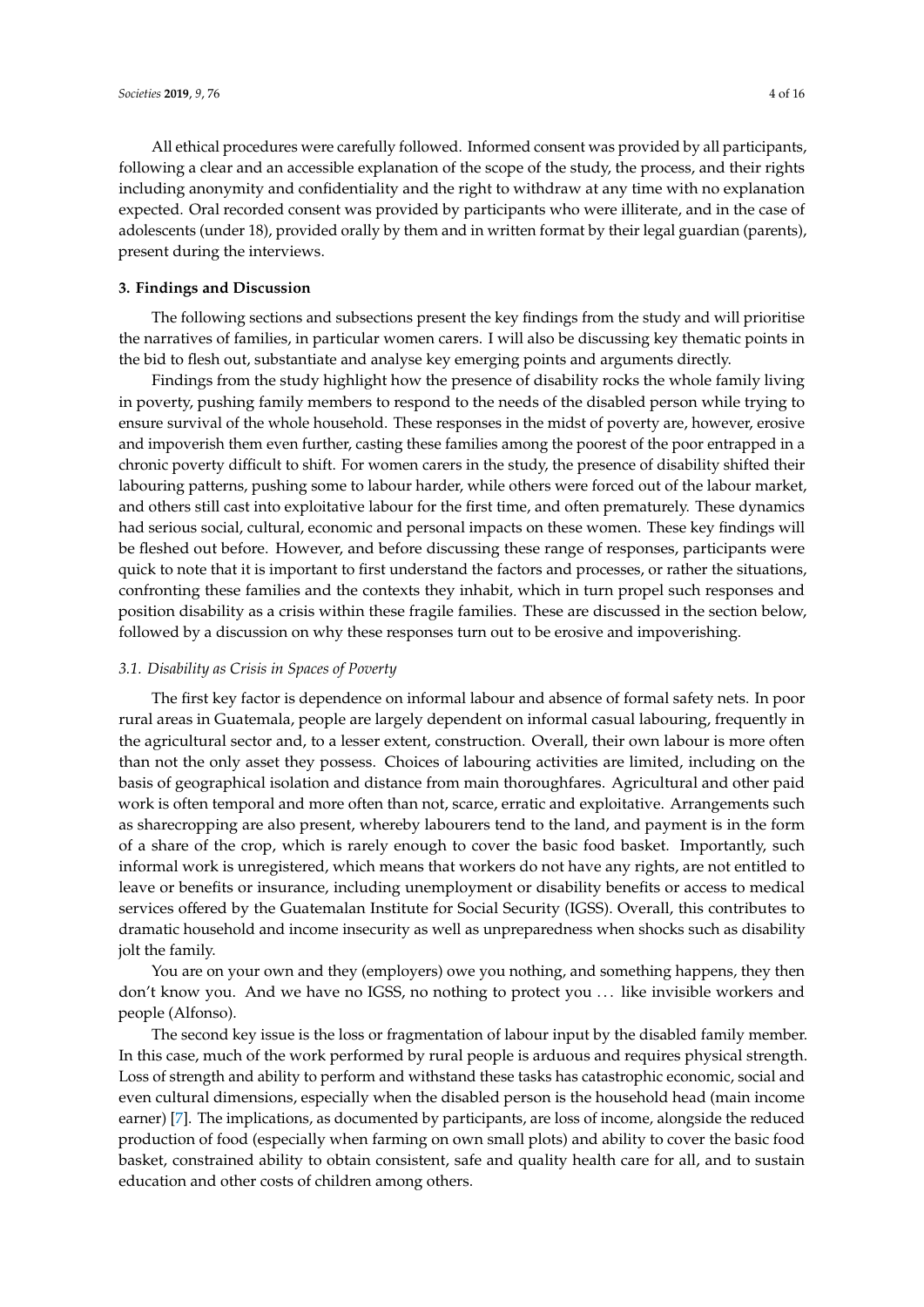Like a boat that sinks, because you are like a work horse, you depend on your body . . . and when this goes, everything drowns . . . you cannot work the land, you lose the few cents, and your children suffer (Maria Elena).

Thirdly, the costs of disability are both direct and indirect in such poverty contexts, are substantial and often prohibitive, and importantly, are invariably out-of-pocket. These include the costs of health care and medication (when these are sought), assistive devices and supplies, specialised food, transportation costs (e.g., to seek medical care) among many others. Evidence from this study highlights how these costs and their impacts vary based on the severity of the disability, level of household poverty and composition (e.g., ratio of labourers to dependents such as small children), and type and extent of health care required among others. The major cost, though, and as amply supported by participants, is often that on health care, when this is sought. Public health care in Guatemala (the only one available to poor people) is stretched, fragmented and under-resourced, and more often than not does not cater for specialised health conditions. Instead, people are generally referred to private clinics and hospitals, charging exorbitant prices, and which poor people cannot afford (including purchasing medication). Paired with remoteness, expenses in travel and few or no savings, access to adequate and sustained health care is frequently an impossibility and also results in debt traps—small loans taken from informal money lenders at extremely high interest rates (also known as shark loans), which then cannot be repaid (see [\[7\]](#page-13-5) for more on health care and disability in Guatemala). The following extract sums up the breadth and intensity of these costs that weigh in on weakly positioned families.

The public hospital, 7 hours to get there, we need to find a person with a car, we pay him, fuel, then lodging to stay in city, then pay for some of his (disabled person) medicine only when we can, many times no, just a prescription and then we cannot buy it . . . so we just go back home with a paper . . . the doctor's fees, sent to private clinics of the rich . . . they tell you buy this and buy that . . . we can't ... so we are poorer and full of debt, because we have nothing ... and now the moneylender is threatening us (Maria, spouse).

Within such contexts, findings from the study indicate clear and severe impacts of disability on immediate families related by blood, including women and children, setting them off on a trail of intensified, multidimensional and chronic impoverishment. This supports literature looking at a range of crises and responses to these in families, including ill health, job loss, accidents and financial stressors among others (see [\[23\]](#page-14-5)), marking disability as a major shock, defined in development literature as an 'adverse event' propelling loss of financial and productive assets, fragmentation or loss of income and/or productive assets [\[24\]](#page-14-6). Disability, within such contexts, more specifically, constitutes an 'idiosyncratic shock', which though experienced by the individual, envelopes and impacts the whole family (see [\[25\]](#page-14-7)).

It (disability) broke us, every single one us (Mario, son).

## *3.2. Reacting to Disability: Erosive Responses and Entrapment in Chronic Poverty*

Participants reflected on how the presence of disability within their fragile, vulnerable and insecure families meant that attempting to respond to and survive disability and its impacts contributed to a complex dynamic of reduced consumption (food, education, and health care); shifts in labouring patterns; occasional borrowing from informal money lenders (and debt traps); disposal of assets; and requests for money and handouts among others. Overall, it strengthened the grip of chronic poverty for these families, casting them into what are called 'poverty traps' [\[26\]](#page-14-8) multidimensional, enduring and intergenerational—and out of which it was difficult if not impossible to pull out. Sandra, the wife of a disabled man with spinal injury from a gunshot wound, documents this trail of impoverishment and how these families find themselves among the poorest of the poor within their communities, more vulnerable to shocks, and likely to never recover.

He (husband) was shot  $\dots$  to rob him of Q20  $\dots$  from then on, he couldn't work anymore, because there is nothing here but the land, all suffering and struggle . . . dry, no money, then I have to buy his medication, but only when I can . . . the (colostomy) bags . . . then we don't have enough food, we go hungry, we borrowed some money, but we can't pay it ... we are in trouble with the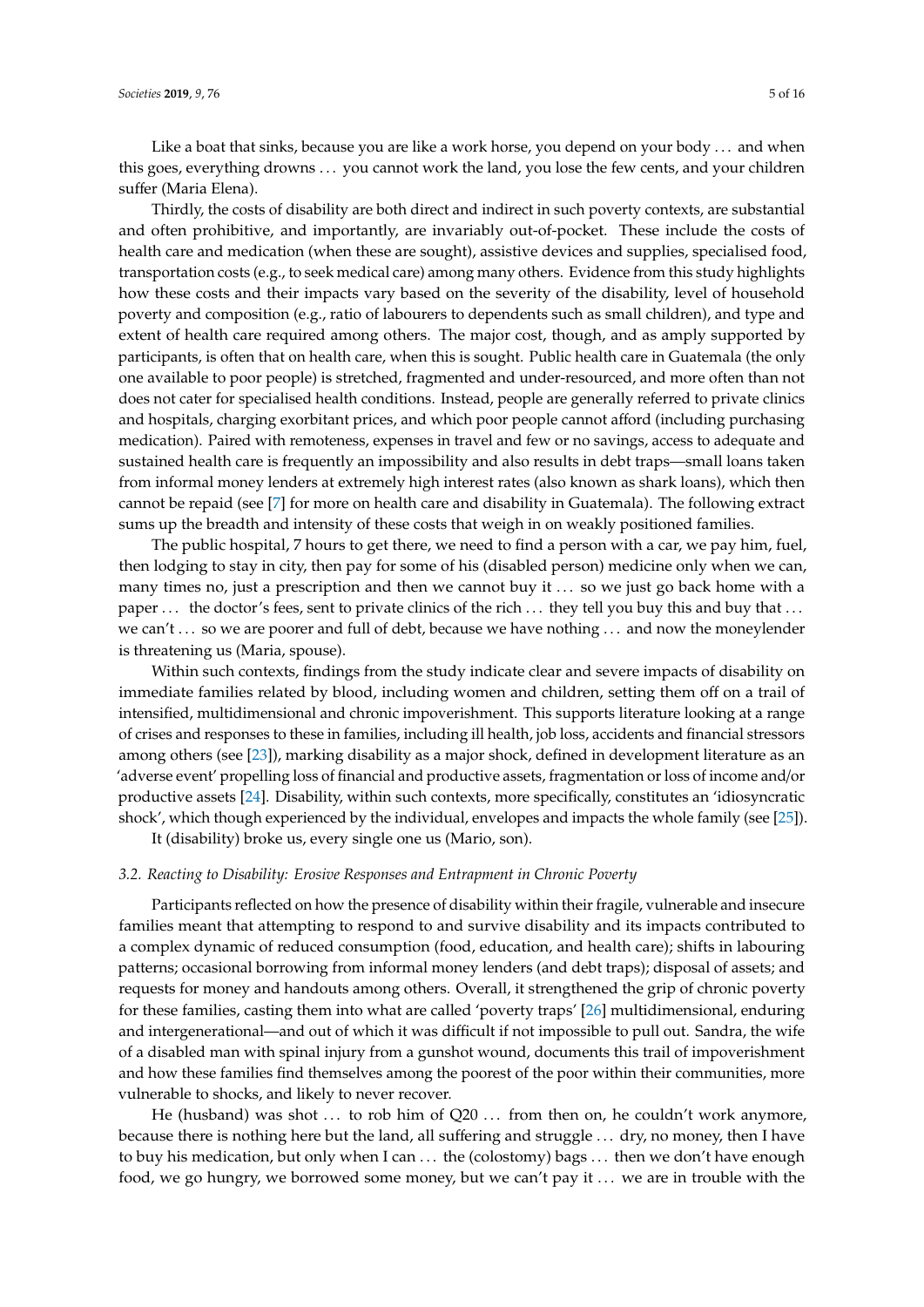moneylender ... we sold even our bed and machete ... sometimes I have to go and beg for money, but it is not enough . . . school, that's all gone for my children . . . my husband just cries because he can't feed them anymore . . . they are still young but they have to work, but there's little here . . . we are the poorest here, no one like us ... we will never recover again ... it can only get worse ... because it always does when there is illness and we are not prepared (Sandra).

The greatest shifts, it was clear, were among families with one or more members with a serious and/or chronic impairment requiring substantial medical care (and hence incurring costs), those living in more remote areas (e.g., on account of distances and costs to reach service providers), those living in areas characterised by profound institutional and infrastructural barriers, those living in volatile environments (e.g., vulnerable to environmental disasters such as mudslides and drought and climate change), those with other disabled or ill family members, and those with a weaker asset base and less resilience to deal with a crisis.

Overall, in their attempts to respond to disability, family members explained how they could not simply give in, but were instead pushed into a set of reactive and often panicked responses, which were often neither planned nor strategic, and importantly could not be sustained over time. This defies the logic of 'coping strategies' dominant in development literature (see [\[27\]](#page-14-9)), since this implies not only some or other strategic thinking, but also that as a result these families cope and may ultimately recover following a stress or shock such as disability. Instead, these responses, as participants elaborated, were often adopted on the spot and reactively to a new 'crisis' as it emerged (e.g., lack of food and price hikes pre-harvest, need to purchase medication, transportation in emergency situations, etc.). These were often propelled by the urgent need to survive and enable the survival of the disabled family member in the face of intensified impoverishment as a result (directly or indirectly) of disability and the structural and other barriers it confronted (see below). These barriers, it was evident, were framed, constructed, lived and intensified in and through rural contexts, to some or other extent, typified by: fragmented or no formal safety nets (e.g., access to adequate and specialised health care, social protection, etc.); poor infrastructure (e.g., dirt roads which increase distance, travel costs and impact mobility); constrained livelihood options (lack of paid work options, limited or no investment potential, etc.); and importantly few or no savings and assets (including those with potential to be used as collateral for loans). These and other aspects, characterise these families as highly vulnerable in the face of any stresses and shocks such as disability, trapped in perpetual insecurity, and in turn possessing limited ability to prepare for, cope with and adapt to an event that shakes their asset and consumption base (e.g., maintaining consumption and production levels). This dynamic is well documented in poverty, development, and other literature [\[28,](#page-14-10)[29\]](#page-14-11). The following quote clearly maps out this spiralling path.

My son fell working, and broke his spine, and he became like this ... he can't move, and then everything came to eat us all ... we are so poor here, not enough for food, no money, and then we lose the few cents he brought in through his work on Don Chilo's farm, then money to buy him some pills ... only once in a while ... and then we don't have enough food for the family ... so this condition of his is a tragedy, because we are already poor, we are weak . . . look at how we live, so far away ... we try and do our best, but we are not strong ... weak ... it is a dive to the bottom for us until we die of all this (Emilio, father).

These responses to disability, as documented in development literature [\[30\]](#page-14-12), turned out to be 'erosive coping strategies', because they were: unsustainable; undermined further resilience; weakened defence against future shocks; led to reductions in consumption and assets; and intensified the breadth and trap of poverty for all and likely across generations to come. Overall, these responses and the respective impacts transform these families into what are best described as 'disabled families'.

That's it ... we, our children, our grandchildren, even others to come, will never recover from this, because we have nothing else to give . . . we are all screwed (Adolfo, brother).

Attempting to deal with this situation and emerging crises roped in family members, stretched to the limit, and one major area was that of labouring, posing a direct and critical link between disability, care and shifting family labouring patterns, in particular for women. I will discuss this further below.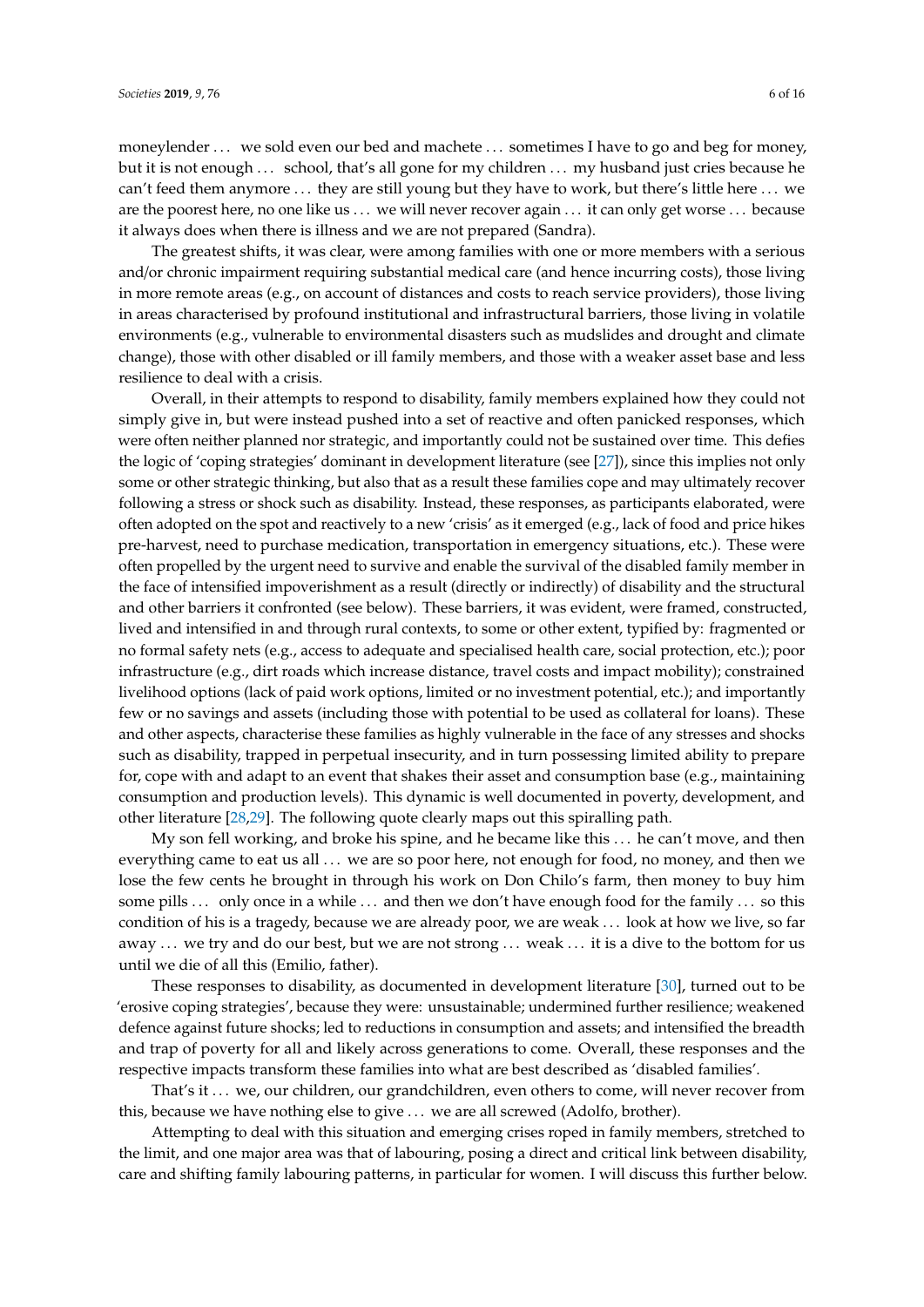#### *3.3. Shifting Family Labour*

Participants recounted how disability, especially when it reduced or removed the labouring input of the disabled family member, notably that of the household head, meant that loss of labouring capacity and earnings had to be compensated for by other family members. This is significant in rural areas, where household economies, consumption and survival often depend on labour and income pooling and sharing  $[31]^1$  $[31]^1$ . Participants explained how it is common for all family members, including children, to contribute labour power during key stages of the agricultural cycle in rural Guatemala. However, disability intensifies these pressures with a sense of urgency and impending collapse of the household economy and well-being. Family members documented in detail how they had to step in and contribute towards the direct costs (in particular health care), even if partially and erratically, compensate for lost or reduced labour power and income, provide caregiving duties, and most critically, ensure that crucial basic needs, notably food, were satisfied, even if partially.

When one falls, the other has to pick up the rest, because it is only your family and God ... the government gives you nothing . . . so we all have to work, maybe to buy him (disabled person) a pill or two sometimes, maybe just for the pain, to buy some food . . . all we can afford (Cristian, son).

These shifts in family labour patterns appeared to be more common in contexts where families lived and worked together in reasonable proximity. However, those families with a member residing and working in the US (often irregularly) noted how disability and its financial demands led to stepping up of pressure on the migrant family member to work harder and send some money, intensifying dependence on the small remittances sent. These, as they emphasised, could not always be sustained, and were growing more irregular in the face of intensified border policies, fragmented work, and the hunt for irregular migrants in the US.

We have a son working in construction in the US, he has his own family, sometimes sends us some money . . . since his father had his accident, we are always asking for more money to help us eat and he can't . . . he has mouths to feed, and work is becoming more difficult for him . . . he wants to do more, but . . . he is scared they will catch him too, and that will ruin us all (Manuela, mother).

In some cases, disability and its severe impacts led to increased pressure on family members, in particular young adults to consider trying to cross the border into the US, if it meant the ability to work and send back some money. More recently, they also started contemplating taking a child with them believing that this placed them in a better position to apply for asylum, a dynamic supported by coyotes who are paid and accompany migrants in the irregular crossing. In line with other literature, disability, alongside poverty, and lack or absence of remunerated labour, therefore, become push factors in forced migration [\[32\]](#page-14-14). However, and in practice, disability drained most if not all financial resources, and reduced the possibilities of informal loans, paradoxically making it even tougher for these families to migrate irregularly. The following quote by Jose, the 17-year-old son of a disabled father lays out this scenario.

I tell my father and mother I have to go to the US because there is nothing here, no work, no money ... nothing ... just misery ... maybe we all die soon ... the coyote tells us it is easier when you are young or a child . . . maybe the gringos let you stay like that . . . but we cannot save the money for me to go, and no one will lend us because we already borrowed too much money and they are after us.

The most dramatic changes in work patterns, as the evidence from the study suggests, though, occurred among family members who remained in the village and were in direct contact with and cared for the disabled person, especially women. Three key family labouring dynamics were notable in response to disability:

1. Some family members were forced to withdraw from work, reduce their hours, or faced problems in entering paid productive work, largely on account of caregiving;

2. Existing labourers were pushed to labour harder and for longer hours;

<sup>1</sup> This does not mean that income and assets are distributed equally between family members.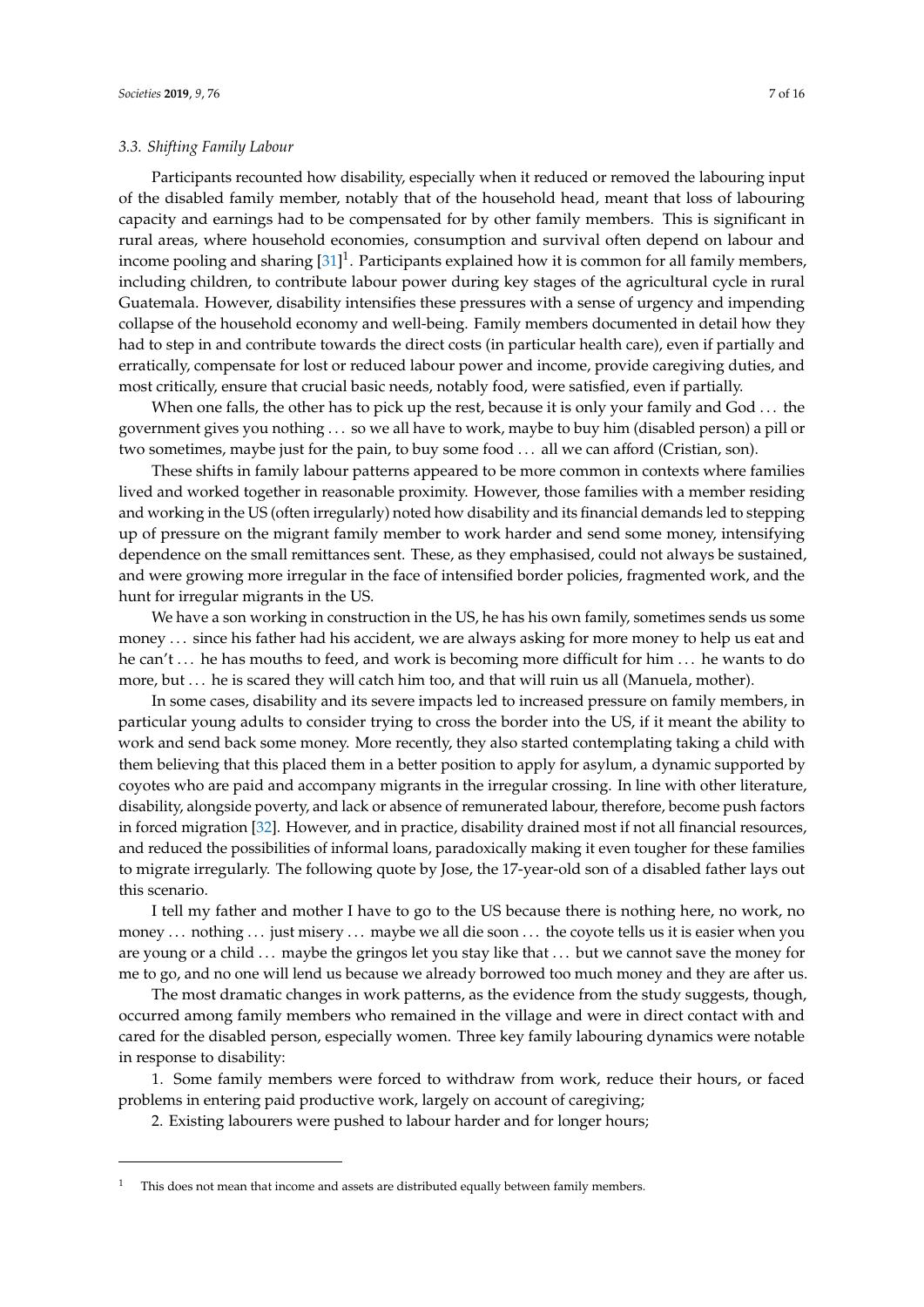3. Others were prematurely cast into the exploitative world of paid labour, including women and children.

I expand on each of these below, focusing in particular on the impacts on women.

#### 3.3.1. Caregiving, Fissures in Labouring and the Gender Effect

It was clearly apparent that caregiving had serious impacts on labouring patterns, in particular for women and girls already struggling to juggle their multiple tasks, specifically through the imposition of serious time constraints for productive labour, in particular remunerated work. In rural Guatemala, just like many other places, caregiving (of children, those who are sick and/or disabled) is frequently provided by women (see [\[33,](#page-14-15)[34\]](#page-14-16)). The bulk of this work is unpaid. Opportunities for paid work are scarce in rural areas, also propelled by a lack of opportunities alongside well documented gender-based discrimination and machismo. Overall, women work longer hours, have less time for paid work on account of caregiving and, when they do, are more often than not paid less, intensifying inequity and power differentials within the household [\[35,](#page-14-17)[36\]](#page-14-18).

Women participants in the study documented a number of responses/changes in the area of labouring following the onset of disability in the family and notably the caregiving duties that followed. These included reduction in paid labour and, on occasion, being forced to pull out altogether, translating into loss of income for them and for the household. This sustains literature highlighting the burden of care vis-a-vis time for productive labour [\[37\]](#page-14-19). It also demonstrates how the costs of disability, and indeed an analysis of the disability and poverty relationship, need to factor in so-called opportunity costs (alongside direct and indirect costs—see above), defined as the value of the resource given up (in this case labour) when put in its best alternative use [\[7,](#page-13-5)[38\]](#page-14-20). These are substantial when paired with the opportunity costs of the lost labour of the disabled person. Fragmented labouring for some of these women was also compounded by their own ill health, limiting their ability to engage in paid labour, such as housekeeping or childcare for marginally wealthier households, or temporal agricultural labour. The following extract from the wife of a disabled man maps out this scenario.

I need to wash him (disabled husband), feed him, take care of my grandchildren . . . I used to clean a house for a few cents, but I had to stop that too . . . and I do not have the strength to tend to the fields, because I have severe arthritis . . . I have time for nothing . . . God help us . . . (Marilena).

The findings suggest that the impacts on time and labour were more severe for those women providing care to a disabled family member requiring substantial and sustained care during the day (e.g., toileting and feeding), who had limited or no mobility and could no longer contribute any labour power, and when there were no other family members (especially daughters, sisters or women in the extended family) to support with these tasks. The key analytical point here is that labouring power and the capacity to earn an income by these women is impacted just when direct and indirect costs (notably health care of disabled member) are at their highest. Marcela, a single mother, explains the hardships that come with singlehandedly supporting her disabled daughter and taking care of her elderly mother.

We bleed money we do not have, we need more ... she (daughter) needs me to move her, feed her, bathe her, and I have no help ... only my mother who is 85, she is sick ... I live in her house so I can't say anything . . . the more money we need, the less I can work to earn something . . . stuck always here and no one to give me a break . . . I am falling ill myself.

While, for women previously engaged in labouring, disability often meant interruption in their paid labour, for some younger family members, in particular daughters, the need to provide care and attend to households tasks meant the inability to even start labouring, while deepening barriers in starting or continuing their education. This is clearly laid out in the following quote.

All I do is clean the house, help my father to the toilet, feed him, take care of my brothers ... school is something I was forced to stop . . . my father cries about it, but he tells me 'my daughter I can no longer send you to school . . . you now have to take care of us' (Anabela, daughter).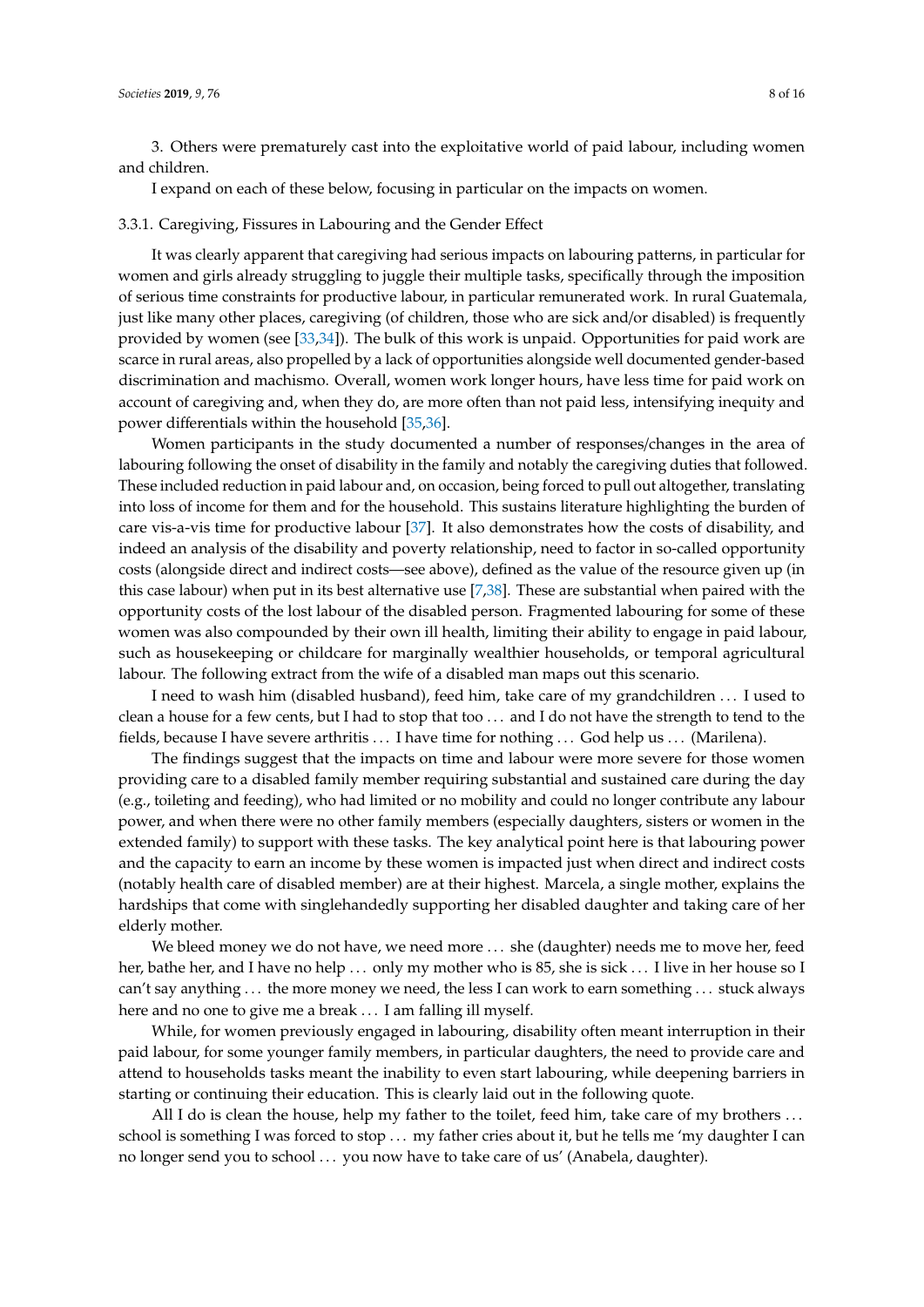Findings highlight, though, how not all female remunerated labour was given up. Instead, responses were complex and dynamic, changing as opportunities (notably small casual paid work) and setbacks (e.g., crop failure, food shortages and price hikes) cropped up. These included women substituting labour, worked around economic (earning potential) among other factors. This demonstrates the agency of the poor and also ability to strategise when afforded some or other opportunity (see also [\[39\]](#page-14-21)). Daughters, for example, on occasion assumed caregiving duties (of the disabled family member and younger siblings) alongside household tasks, when this enabled mothers to engage in paid labour or micro-trade, for example to sell agricultural produce on the market. This meant the shift of the mother and wife into the household head, while contemporaneously positioning and entrapping daughters in the caregiver role.

My life was effectively stopped to take care of my father while my mother tries to go earn some money selling some onions and garlic on Sunday at the market in town . . . she has to travel for hours and back ... and I don't have time to go to school, or maybe one day find a man and get married ... everything stopped . . . so like my mother I am now (Ana, daughter).

The impacts of caregiving and those of fragmented or interrupted labouring had serious effects and constraints, not only on the financial inflows and assets of women, but also on their time. These included time and opportunities for socialising and to build some or other social capital, affecting the benefits often reaped through reciprocity, including the sharing of food, small loans, connections for paid work and work experience, support in times of crises, and help with child care and during illness among others. Daughters commented how being cast into caregiving, interrupted education (and often to never be picked up again) and importantly shrunk their chances of finding a partner and eventually having their own families, because they were confined to the house—out of sight, out of mind. Marriage in such contexts, as participants confirmed, is a critical source of future economic support as well as social and cultural valuation for many rural women, and hence a core part of personhood. The following quote documents these constraints on time, socialisation and impacts on marriage potential for these daughters.

My dream is to find a husband, have children . . . a family . . . someone who will support me . . . to be a normal woman here, but I am not out, only washing, bathing, feeding (disabled father), so I do not know who will take care of me . . . and locked up . . . like I do not exist, just a carer (Yancy, daughter).

Caregiving and removal from work, often reinforce existing gender roles, expectations and possibly discrimination when this exists, while negatively impinging on women's bargaining power within the household, especially when much of this power may be bound to productivity and economic contribution to the household economy [\[40,](#page-14-22)[41\]](#page-14-23). Less access to money, as some of these mothers, wives and daughters insisted, on occasion meant lower status and say within the family, less ability to negotiate better terms for themselves, and a weaker fall-back position if and when problems cropped up.

If I don't have money, it is less respect for me and what I contribute . . . and if I do not have any money to eat and take care of myself, what will happen to me, if I get sick or something else like this, or I end up on my own (Connie, daughter).

Overall, and reflecting back on these findings, the responsibilities shouldered by these women caregivers, confirms the emphasis in global North disability literature on the love and care of family (see [\[42–](#page-14-24)[45\]](#page-14-25)), but contemporaneously highlights how this caregiving, within these rural poverty contexts, is not without consequences for those providing it. More precisely, it highlights the complexity of care across space, time and circumstances and its dynamic nature see (see also [\[46\]](#page-15-0)). Findings demonstrate how, for these women, the extreme rural poverty they live in and the virtual absence of formal safety nets and services, and lack or no social protection and limited rights (part and parcel of life in rural poverty), mean that the responsibilities they shoulder are concretely tough, without respite, and do have profound physical, social, economic, cultural and psychological implications. Psychoemotional dimensions documented in disability studies [\[47\]](#page-15-1) clearly extend to supporting family members too. The women in the study frequently mentioned anxiety and depression, withdrawal from social contact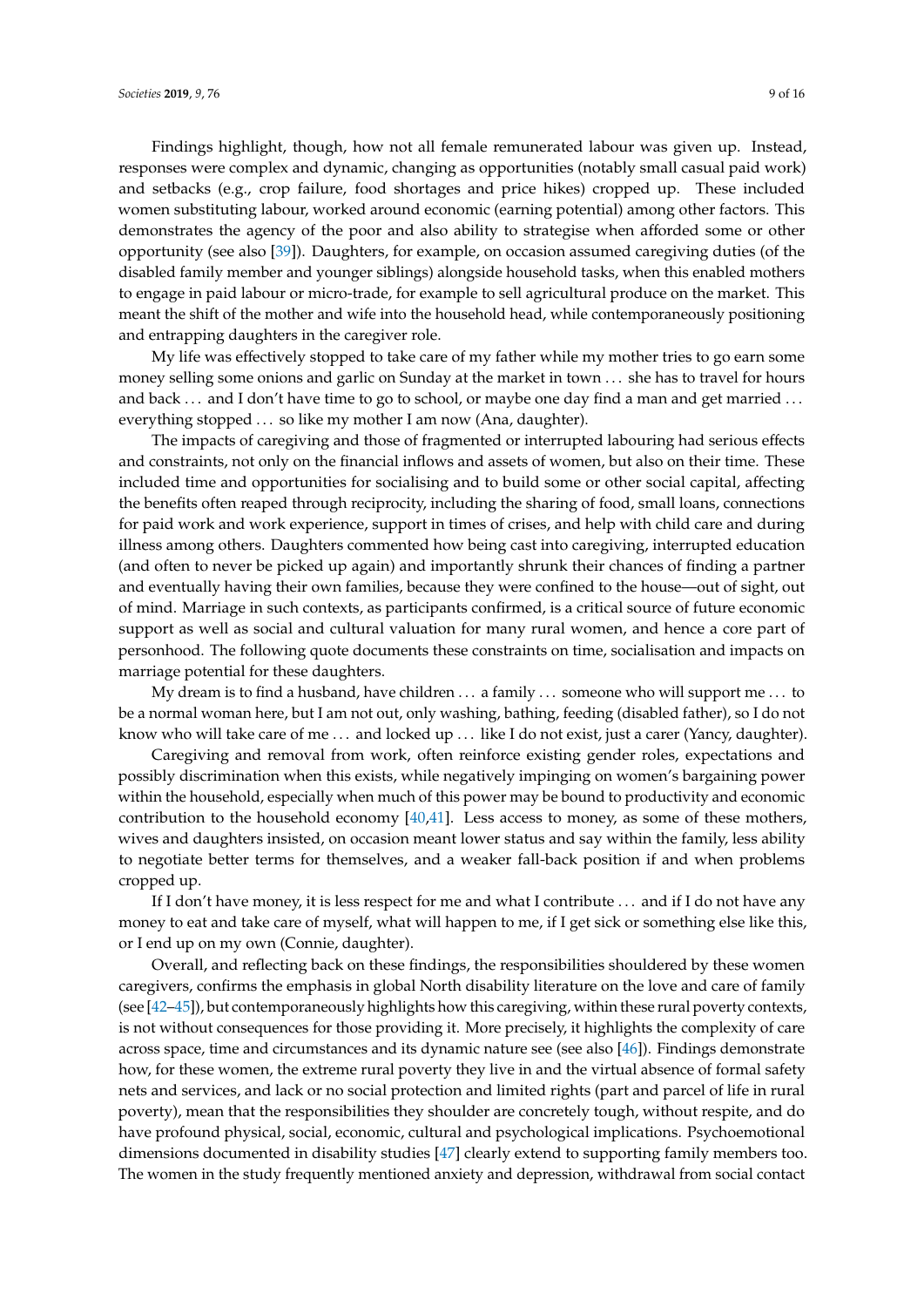and spheres, less money, and less ability to cater for their own health care needs as a result of the care they provided and its ramifications. A number also reported severe ill health because caring for the disabled family member's health needs left no financial assets or time to cater for their own. As a result, these women persistently framed disability and the care that came along with it as 'a weight' and an unforgiving burden in these fragile families, because they came at a cost to their chances, opportunities and well-being. But they had no choice: not providing this care not only had serious implications for survival of the disabled person, but also went against social and familial expectations. This echoes Fryers' [\[48\]](#page-15-2) (p. 356) observation that 'how oppressive caring is felt to be, must vary with the relationship to the person cared for, the opportunities for alternate lifestyles' and 'the culture', and one would add, the economic, spatial, temporal and situational context. Elena, the daughter of a disabled mother neatly captures this.

This disability she (disabled mother) has is a weight I cannot handle . . . a major trouble for us . . . because I cannot handle it, I cannot have my own life, I have constant anxiety, fear for her, that she will just die ... and fear for us all. I wish this problem never came to hit us ... I was in school before, I wanted to get married. Instead, now I am locked at home 24 hours, so that my father and brothers can work.

## 3.3.2. Working Harder: Desperate Attempts at Making Ends Meet

While some family members were forced to pull out of work or cut down on labour input, those who continued to work following the onset of impairment within the family were too often forced to work harder. Similar patterns have been observed during or after other crises, including drought, floods, crop failure, and HIV among others (see for example [\[49\]](#page-15-3)). These responses were not necessarily either/or, and at times complemented each other over time, and as needs and demands unfolded and changed. As participants explained, labouring remained the pivotal concern because they had to: compensate for the lost income of the disabled person and that of the caregiver; try and maintain food production; help to cover some of the direct costs (notably health care for the disabled person and food costs); and support young dependents, especially small children too young to work. Shifts in labouring were reported by spouses, children and siblings who explained how the demands associated with disability meant they were now forced to work harder and for longer hours and were constantly searching for any paid casual work. The pressure to labour was overall more intense for those families with a higher number of dependents, and/or fewer labourers contributing economically and productively. Some, such as sons who had their own families, also explained how they had to tend to the disabled person's (e.g., the father) plot of land, after or alongside farming their own land in the bid to maintain some or other crop production (exclusively for subsistence) or to minimise crop failure. They explained how this, on occasion, affected their own crop production and hence food output, impacting consumption and pushing up food expenses for their own immediate families. Consequently, these labour inputs on the disabled person's plot were often erratic, and could not be sustained over time, leading the crop to wither and the land to eventually dry up.

I can barely farm my own plot, and the work I do is killing me, because my father doesn't work, just spending on him, so I have to intervene ... money, just money, and my family is starving too ... I fear one of these days I will die working where I am . . . and then . . . his (father) field is now gone, because I couldn't work that and mine (Oscar).

The pressure to work harder and longer, had various consequences, including stress and also heightened and prolonged exposure to perilous work and consequently risk of accidents, ill health and even impairment. Indeed, while poor rural people do not have much choice as to the work they do, the demands imposed by disability, reduce this choice even further, pushing family members to take up the first hazardous work that comes along, including seasonal migratory labour for months on end. Domingo, an 18-year-old, had taken off to work on a plantation many miles away from home to try and support the family after a stroke which left his father paralysed. His family were worried sick at the time of interviewing, explaining how accidents, brutal working conditions, and even violent crime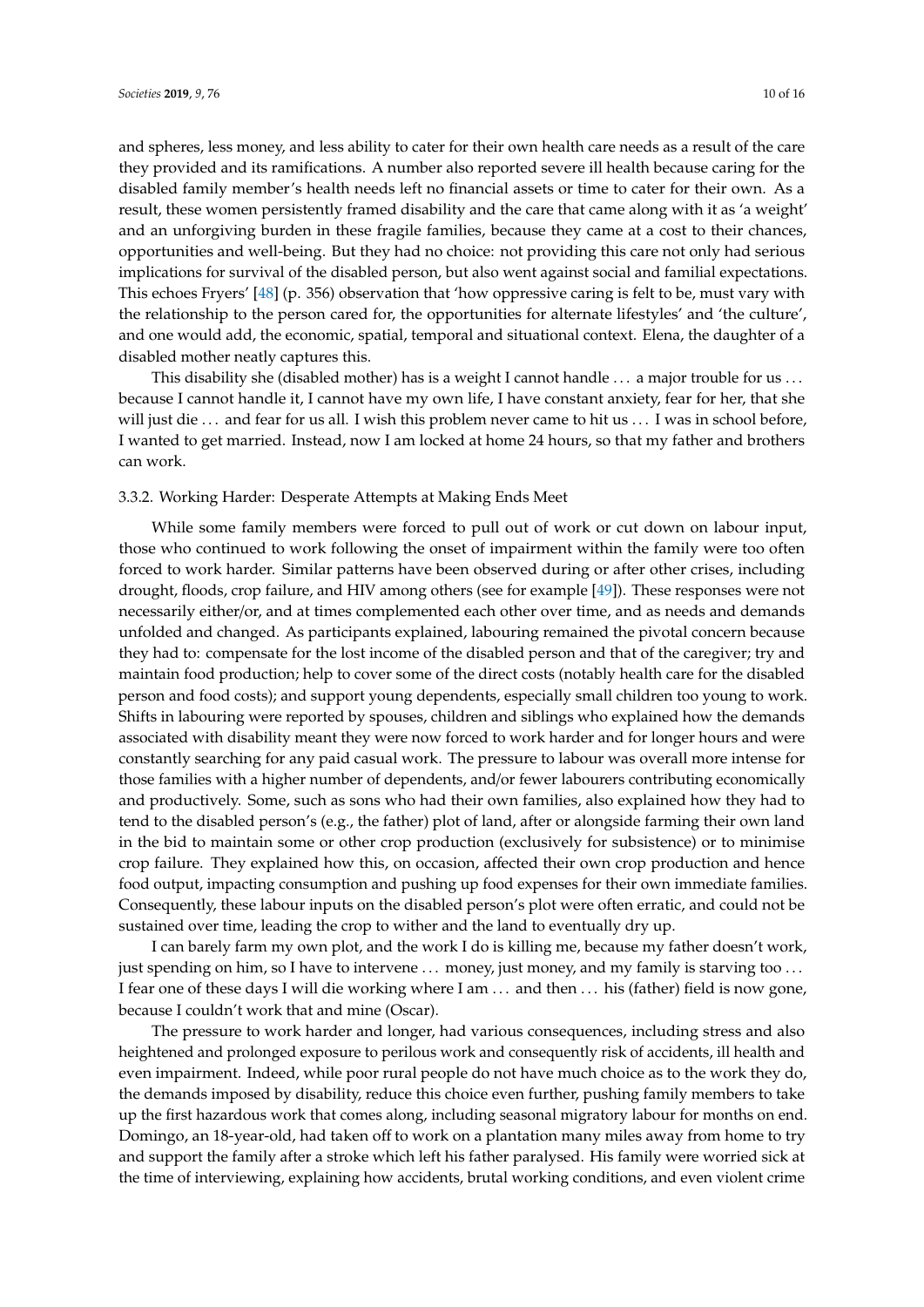and assault were common, stating that all they could wish for was for him to return safe and sound. Nevertheless, and while they tried to dissuade him from going, the family was already going hungry, and his decision, like that of other forced migrants, was propelled by the desperate need to survive despite all odds. His mother, Ermelinda, explains.

Many go and they have not returned, you can die because you do not have equipment, they can rob you and kill you when they pay you ... you can fall or get hurt, and no one will take care of you ... so far away ... I pray to god every day he returns safe ... he would say 'we are dying here and if I do not go and do something, we will'.

## 3.3.3. Forced Inductions into Perilous Labour

Findings from the study suggest that while some are forced to work harder, other family members, in particular wives and children, are sometimes pushed into the world of paid labour for the first time. These inductions into poor labour are discussed in the following two subsections.

### Exploitable Bodies

The narratives of partners and spouses, wives in particular, were fraught with dramatic changes following the loss or fragmentation in their husband's labour input and contribution to the household economy. They recounted in detail how disability meant dramatic pressure to find paid work, wherever and whatever it was, especially work that was sufficiently close to the homestead to allow them to provide some or other care for the disabled family member, care for small children and attend to household tasks. Indigenous women in the mountain areas also explained how they were consistently pushed by the need to grow some of the subsistence food crop for consumption, and indeed many picked up the machetes and took to the fields to continue working the land previously tended by their husbands (unpaid). Overall, this demonstrates the substitutability of traditionally male and female work (see [\[50\]](#page-15-4)) during times of crises within contexts of dramatic market imperfections, dire unemployment, input constraints (e.g., water and agricultural inputs such as fertilizer), environmental factors (e.g., drought) and climate change, lack of financial assets (for consumption and/or investment), and overall poverty. In this study, and supporting other studies (see [\[51\]](#page-15-5)), this was particularly the case among rural indigenous families, highlighting a greater fluidity and less rigidity in gender roles than among non-indigenous people.

I had to take to the fields, to maybe save something, my husband's suffering is mine, because he can't do it anymore . . . I work with the machete, sometimes the neighbours help me . . . because if not, we do not eat . . . it didn't rain, dryness, and we do not have enough water, so most of the crop will die again ... it is desperate (Esmeralda).

These family members narrated how entry into the paid informal labour market, though, was far from smooth or harmless, often marred by exposure to its extreme negative forces, including abuse and exploitation, and critically, hazardous and unsafe working conditions, and where accidents are common, e.g., exposure to harmful chemicals and falls. They recounted how employers rarely provide any protective equipment (e.g., in construction or in farming) and how informal labouring means they have no obligations towards workers when something happens (e.g., compensation in the case of accidents). However, what marks and distinguishes the situation of these families as particular is that their dire financial situation and critical need to labour translates into a form of slavery or bonded labour when employers (e.g., landowners) know how desperate their situation is, the knowledge that they will work for anything, and how they in turn capitalise on their misery as a default response. Participants told how providers of temporal work knew they were in no position to negotiate in the face of impending hunger, debt and severe impoverishment, initiating a cycle of seriously abusive and even violent work.

I work as a *muchacha* (maid/housekeeper) for this wealthy family from the city, I wash, take care of the house, take care of their children, cook, buy, everything . . . they just relax and the wife just shouts at me, accuses me of doing things that aren't true . . . she said I stole money and she hit me . . . she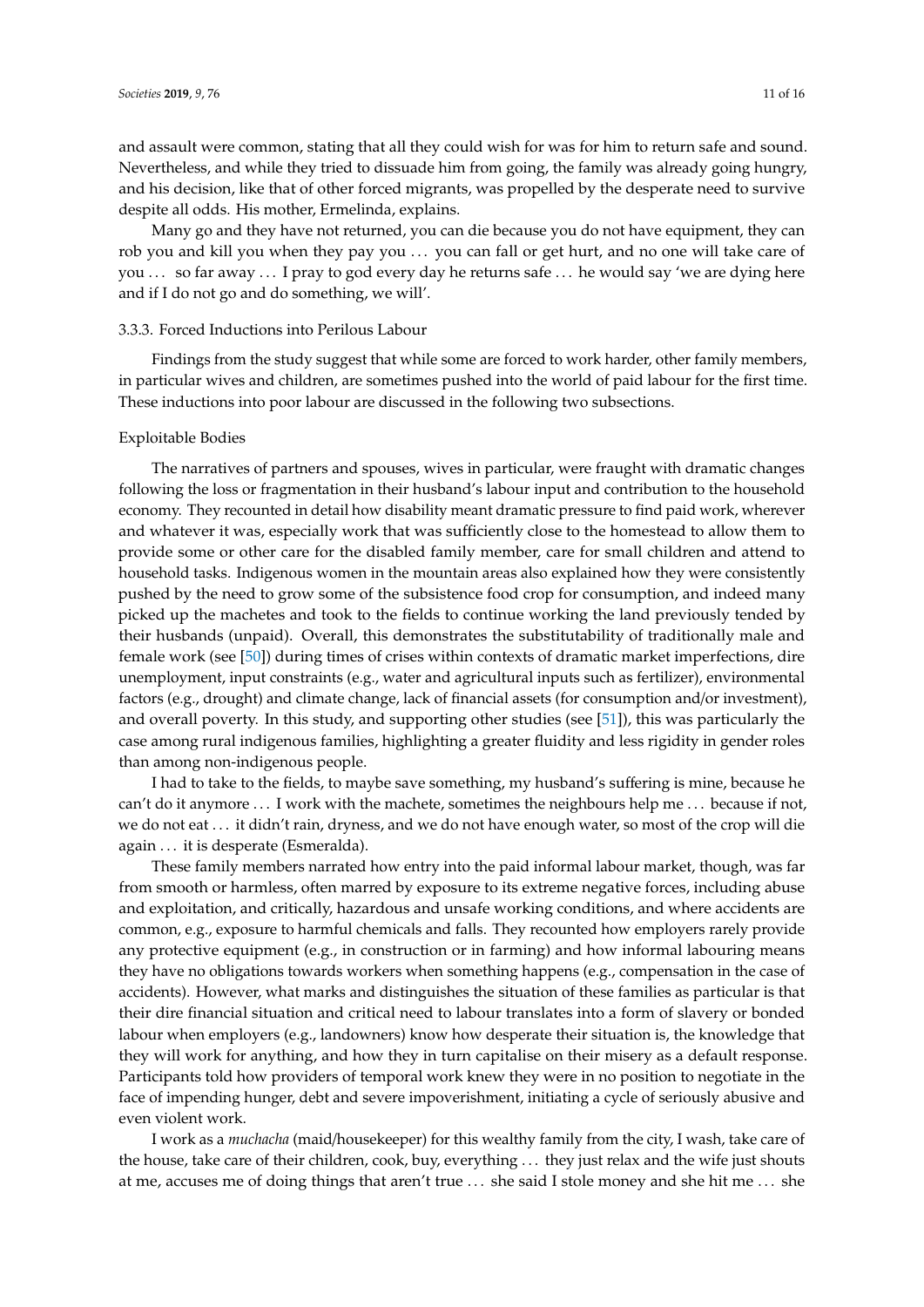knows my husband is in a wheelchair, and instead of helping me, she treats me like a dog and pays me almost nothing, saying my husband is useless (Mirna).

While the situation offered some leverage for these women within their households, the chances of shifting broader gender-based discrimination and machismo, though, it appeared, remained small. This is because the notion of what a 'real' man should be and do is embraced by and frequently also maintained by women, highlighted on occasion in participants' claims that their husband had stopped 'being a man', or was no longer 'man enough'. As Stobbe [\[52\]](#page-15-6) succinctly notes, while machismo oppresses women, it is also women who reinforce this through their expectations of what a man should deliver. Furthermore, many women were in large part induced into work considered female, but on even more exploitative terms, while others (especially daughters) were trapped even further in the caregiving role, reinforcing existing female positions. Also, while women, especially those in agriculture, took on work considered traditionally male, men rarely performed tasks considered female, notably cleaning, cooking and child rearing.

### From Child to Labourer

In this study, it was not only adults who saw working patterns shift. Indeed, the impoverishing impacts of disability and the struggle to keep afloat, it was clear, did not spare anyone. In these families, even children were quickly pushed into the world of labouring, marking 'a premature entrance to burdens of adulthood, all without the ... strengths ... associated with adult status' [\[53\]](#page-15-7). Barely adolescents, these children were on occasion driven to find some or other remunerated work, not so much by their parents, but by bare necessity, including food shortages as supplies and money waned. Indeed, an inverse relationship seemed to exist whereby as the demands and costs of disability rise and shift fragile families towards destitution, the age at which children are forced to take up work appears to dramatically drop (in this study as young as 9). Conversations with these children in the presence of their families exposed an intense pressure to intervene, a decision they reiterated was their own, motivated by the desire and need to help their families. This drive was particularly intense when: the mother could no longer work, e.g., on account of ill health, or was not earning enough to cover the basic needs; the household had a high dependency ratio (infants or other ill members or ones with a disability); parents were no longer able to pay for education and these children had to pull out (on account of the draining of financial resources and loss of labour); the disabled person faced high direct costs of disability; and/or debts had been incurred and needed to be repaid.

My family is buried into the ground, hungry and my father is bent over with pain in his chair and my mother is getting sick. I cannot let them starve, so maybe I can get some medicine for both of them (Antonia, 14 years old).

The induction of children into work, though, is a decision that these families did not take lightly. It is important, though, to contextualise this situation. Child labour is customary in Guatemala, especially among the poor and extreme poor. Guatemala's legal working age is as low as 14, but it is estimated that some 42% of working children are below this legal working age, especially in agricultural and rural areas, motivated by extreme poverty [\[54\]](#page-15-8). This work is on occasion temporal, for example contributing some labour input at key stages of the agricultural cycle, meaning that children often go back to school. In this case, work is gradual and involves the sharing of tasks, work that is also meant to teach these children the skills to eventually have their own trade. The impoverishing urgency created by disability, the narratives confirm, though, accelerate this process, driving children into rough, hazardous and exploitative labour prematurely, with no preparedness, opening extraordinary channels for accidents, disease and impairments.

A child here helps the family, it is customary, but one should not have to see his son or daughter shouldering the weight of the family, scarred, bruised, working with the machete, not knowing whether he is going to make it back home every day . . . he is only 12, but he (son) says he is the man of the house, but he's already gotten hurt..I fear next time it will be worse (Angela, mother).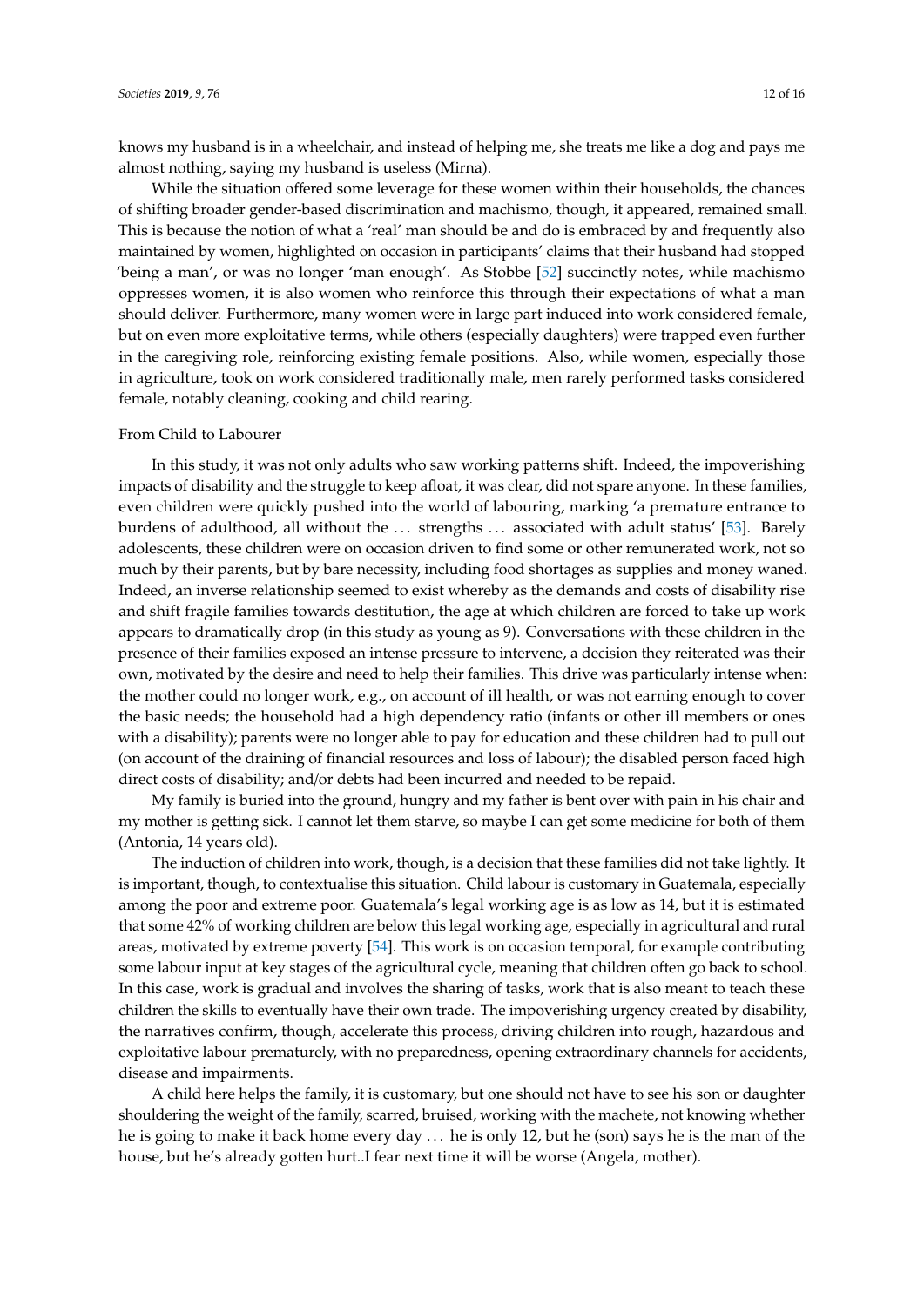While sons were often pushed to work in agriculture, daughters were induced into a range of productive activities (remunerated or not) alongside, or instead of caregiving, many in the home, such as food processing and its sale, but also outside, for example housekeeping for marginally wealthier families in return for a small (often exploitative) payment or selling food.

While there is substantial literature addressing child labour and linkages with education and other aspects (see [\[55\]](#page-15-9)), there is a gap in the literature connecting this labour (which may not always be forced or exploitative) with parental or familial disability. Longitudinal research is also needed to look at the connections with potential impairments among these same children, and how they feed back into and connect with the disability experience of the parent and the interactions with poverty for the disabled family.

#### **4. Conclusions**

The findings from the study highlight a complex and dynamic set of responses and impacts on families and can hardly be captured in this small study. However, it is clear that disability has severe impoverishing impacts on the whole family, reinforcing the notion that disability extends beyond the individual, transforming these units into what are best described as 'disabled families' [\[7\]](#page-13-5), those among the poorest of the poor, weakened by association and care, increasingly vulnerable to stresses and shocks. More basically, understanding the disability experience, livelihoods, and indeed the disability and poverty relationship requires us to transcend the individual to understand disability as a family affair alongside the gendered dimensions of care, not least because these units are solely responsible for survival in the absence of any safety nets. It is also within these units that disability is constructed, shaped, and can ultimately be understood. Any other narrative will remain partial and individualized, and clearly disability is neither of these. Longitudinal familial and intergenerational research is needed to understand how these shifts in labouring and poverty and their impacts transcend space and time. Furthermore, the impacts of caregiving and the impositions on time, money, autonomy and well-being, especially for women, are critical subjects of research in their own right and need to be explored diligently over time. Only then can we speak about genuinely inclusive and gender-sensitive development and research.

The findings also have serious policy and practice implications. The first is perhaps the most obvious—the need to address the needs of the family. Measures including social protection, protection of livelihoods, and education are perhaps best targeted at these disabled families, and not be limited to the disabled individual. A stronger family is in a better position to weather shocks, provide care and ultimately benefit the disabled person, without having to sacrifice opportunities and well-being of other family members. While policies such as job quotas for disabled people are important in urban areas and cities, they are limited in scope and reach in contexts where unemployment is rampant for all, where work is temporal and fragmented, where policies and rights are hardly known and implemented at a local level (including by local government), and where poor disabled people rarely have the means to seek legal redress [\[7\]](#page-13-5). Indeed, and perhaps, this pushes us to question and challenge the fate in international rights, treaties and conventions such as the UNCRPD and their ability to have any impact on the ground, when rights violations are the order of the day, known too well by people in extreme rural poverty. Importantly, much of the work available is premised on and requires strong productive bodies. Policies and practice would do well to target, protect and facilitate paid labouring opportunities for family members, because ultimately the benefits of such labour are shared, including by the disabled person.

Secondly, protecting the livelihoods of family members and ensuring their basic needs are attended to (especially food) has serious implications for their own well-being, their own families and once again the disabled family member. Exposure to exploitative and hazardous work by family members, including women and children, opens serious avenues for ill health, injuries, accidents and impairment—all of which will ultimately impinge on the care they can provide for the disabled family member.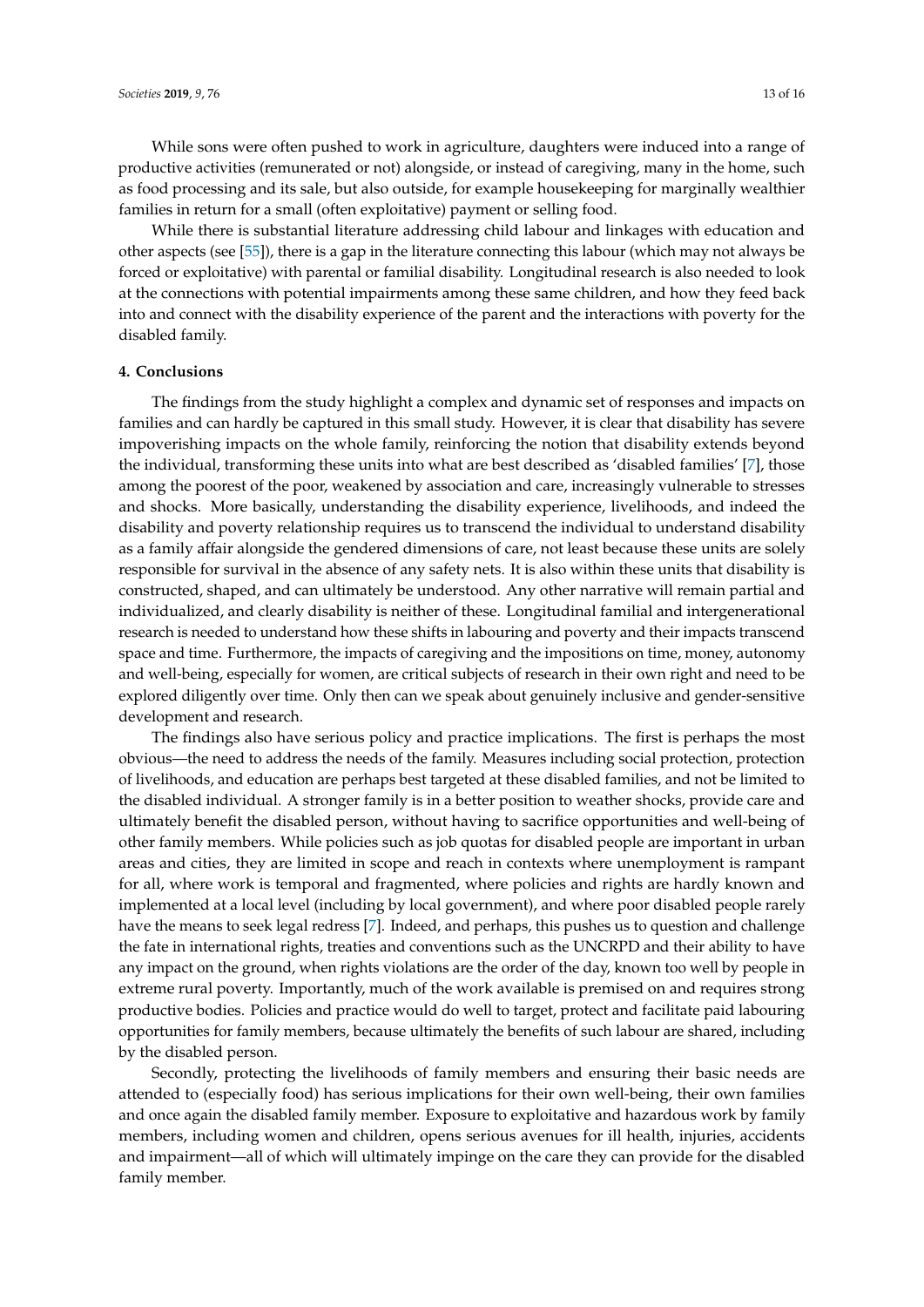own well-being, health and opportunities. Indeed, as Fryers contends, 'there needs to be a balance between the needs of the disabled person and the needs of the caregiver' [\[48\]](#page-15-2). Efforts are needed not only at protecting their labouring opportunities, but also to provide financial assistance to cover the costs of the disabled person, at the very least to reduce the financial strain on families and minimise collateral impacts of disability such as interruptions in their own education. This requires nuanced, contextualised research to understand how this caregiving is shaped and lived on the ground in different spaces and places, and what the needs and demands are.

Finally, addressing these needs and investing in women, including their livelihoods and earning potential, is critical, because, as research has amply demonstrated, the benefits transcend these women and reach the whole family given their instrumental roles in food production, child care, caregiving and education [\[37\]](#page-14-19). Overall, adopting a family approach in research, policy and practice is not only what genuine inclusive development should be about, but also ensures that interventions in the lives of disabled people do have impacts and extend over space and time.

**Funding:** This study received no external funding.

**Conflicts of Interest:** There are no conflicts of interest to report.

## **References**

- <span id="page-13-0"></span>1. MacLachlan, M.; Swartz, L. (Eds.) *Disability and International Development: Towards Inclusive Global Health*; Springer: New York, NY, USA, 2009.
- 2. Grech, S.; Soldatic, K. *Disability in the Global South: The Critical Handbook*; Springer: Basel, Switzerland, 2015.
- <span id="page-13-1"></span>3. Mitra, S. *Disability, Health and Human Development*; Palgrave: New York, NY, USA, 2018.
- <span id="page-13-2"></span>4. Groce, N.; Kett, M.; Lang, R.; Trani, J.F. Disability and Poverty: The need for a more nuanced understanding of implications for development policy and practice. *Third World Q.* **2011**, *32*, 1493–1513. [\[CrossRef\]](http://dx.doi.org/10.1080/01436597.2011.604520)
- <span id="page-13-3"></span>5. Banks, L.; Kuper, H.; Polack, S. Poverty and disability in low- and middle-income countries: A systematic review. *PLoS ONE* **2017**, *12*, e0189996. [\[CrossRef\]](http://dx.doi.org/10.1371/journal.pone.0189996) [\[PubMed\]](http://www.ncbi.nlm.nih.gov/pubmed/29267388)
- <span id="page-13-4"></span>6. DFID. *Disability, Poverty and Development*; DFID: London, UK, 2000.
- <span id="page-13-5"></span>7. Grech, S. Disability and Poverty in the Global South. In *Renegotiating Development in Guatemala*; Palgrave: London, UK, 2015.
- <span id="page-13-6"></span>8. WHO; World Bank. *World Report on Disability*; WHO: Geneva, Switzerland, 2011.
- <span id="page-13-7"></span>9. UN. *Disability and Development Report Realizing the Sustainable Development Goals by, for and with Persons with Disabilities*; UN: New York, NY, USA, 2018.
- <span id="page-13-8"></span>10. Traustadóttir, R. A mother's work is never done: Constructing a "normal" family life. In *The Variety of Community Experience: Qualitative Studies of Family and Community Life*; Taylor, S.J., Bogdan, R., Lutfiyya, Z.M., Eds.; Paul, H. Brookes: Baltimore, MD, USA, 1995; pp. 47–65.
- 11. McLaughlin, J.; Goodley, D.; Clavering, E.; Fisher, P. *Families Raising Disabled Children: Enabling Care and Social Justice*; Palgrave: London, UK, 2008.
- 12. Runswick-Cole, K.; Ryan, S. Liminal still? Unmothering disabled children. *Disabil. Soc.* **2019**. [\[CrossRef\]](http://dx.doi.org/10.1080/09687599.2019.1602509)
- <span id="page-13-9"></span>13. Benito, E.; Carpio de los Pinos, C. Families with a Disabled Member: Impact and Family Education. *Procedia Soc. Behav. Sci.* **2017**, *237*, 418–425.
- <span id="page-13-10"></span>14. CIA. *Central America: Guatemala*; CIA, 2019. Available online: https://[www.cia.gov](https://www.cia.gov/library/publications/the-world-factbook/geos/print_gt.html)/library/publications/the[world-factbook](https://www.cia.gov/library/publications/the-world-factbook/geos/print_gt.html)/geos/print\_gt.html (accessed on 23 June 2019).
- <span id="page-13-11"></span>15. PAHO/WHO. Health in the Americas: Guatemala. 2017. Available online: https://[www.paho.org](https://www.paho.org/salud-en-las-americas-2017/?p=3338)/salud-en[las-americas-2017](https://www.paho.org/salud-en-las-americas-2017/?p=3338)/?p=3338 (accessed on 25 June 2019).
- <span id="page-13-12"></span>16. Mathias, K.; Kermode, M.; Sebastian, M.S.; Davar, B.; Goicolea, I. An asymmetric burden: Experiences of men and women as caregivers of people with psycho-social disabilities in rural North India. *Transcult. Psychiatry* **2018**, *56*, 76–102. [\[CrossRef\]](http://dx.doi.org/10.1177/1363461518792728)
- <span id="page-13-13"></span>17. Hunt, X.; Watermeyer, B. A web of gaps: A discussion of research strands concerning Global South families with a disabled child. *Glob. Health Action* **2017**, *10*, 1337355. [\[CrossRef\]](http://dx.doi.org/10.1080/16549716.2017.1337355)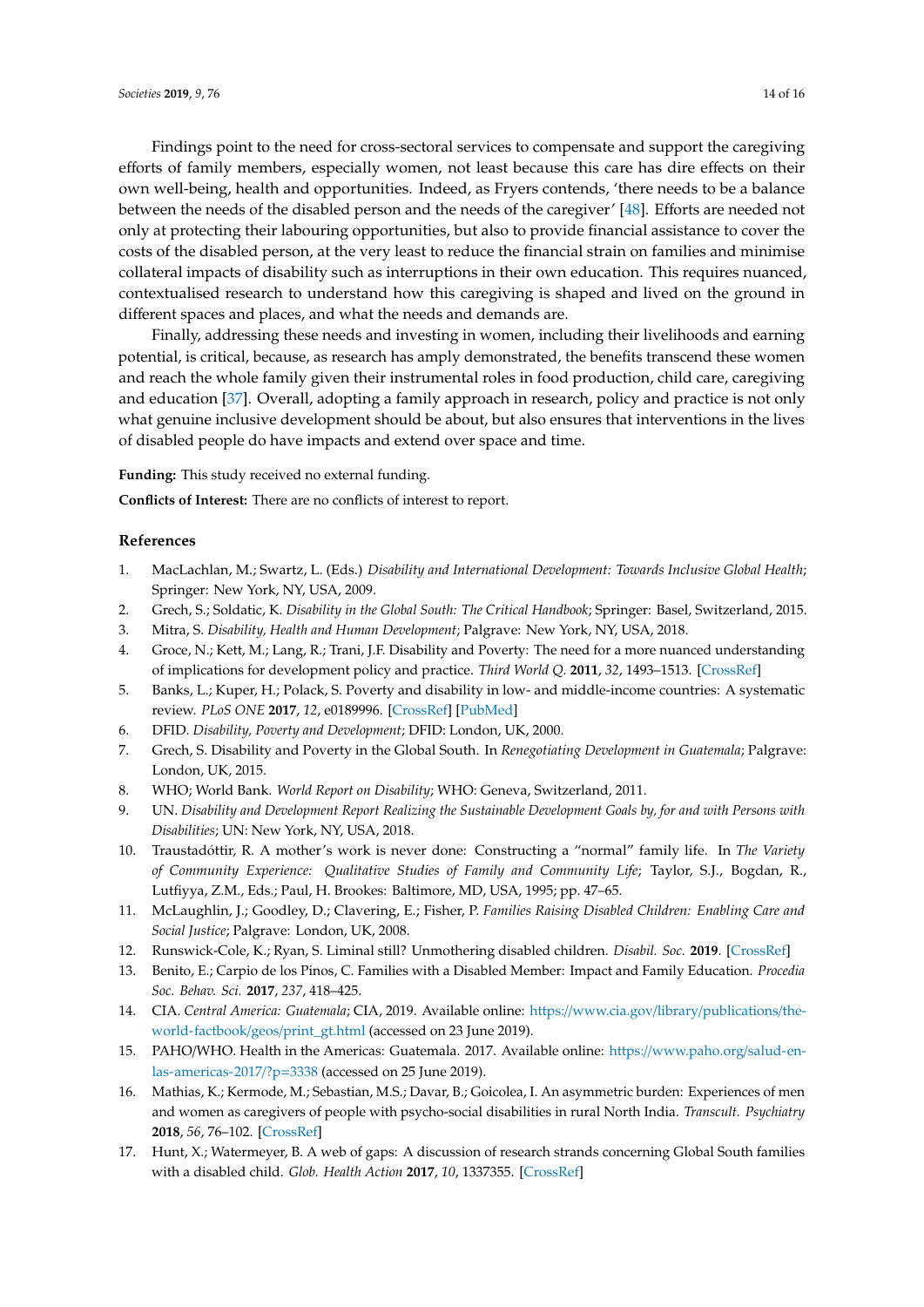- <span id="page-14-0"></span>18. Grech, S. Recolonising debates or perpetuated coloniality? Decentring the spaces of disability, development and community in the global South. *Int. J. Incl. Educ.* **2011**, *15*, 87–100. [\[CrossRef\]](http://dx.doi.org/10.1080/13603116.2010.496198)
- <span id="page-14-1"></span>19. Pisani, M.; Grech, S. Disability and forced migration: Critical intersectionalities. *Disabil. Glob. South* **2015**, *2*, 421–441.
- <span id="page-14-2"></span>20. Groce, N.; London, J.; London, M. Inheritance, poverty, and disability. *Disabil. Soc.* **2014**, *29*, 1554–1568. [\[CrossRef\]](http://dx.doi.org/10.1080/09687599.2014.969831)
- <span id="page-14-3"></span>21. Schweiger, G.; Graf, G. Poverty and Freedom. *Hum. A*ff*.* **2014**, *24*, 258–268.
- <span id="page-14-4"></span>22. Braun, V.; Clarke, V. Using thematic analysis in psychology. *Qual. Res. Psychol.* **2006**, *3*, 77–101. [\[CrossRef\]](http://dx.doi.org/10.1191/1478088706qp063oa)
- <span id="page-14-5"></span>23. Martínez-Montilla, J.M.; Amador-Marín, B.; Guerra-Martín, M. Family coping strategies and impacts on family health: A literature review. *Enferm. Glob.* **2017**, *16*, 592–604.
- <span id="page-14-6"></span>24. Clark, D.; Dercon, S. *Insurance, Credit and Safety Nets for the Poor in a World of Risk*; DESA Working Paper No. 81; United Nations, Department of Economics and Social Affairs: Oxford, UK, 2009.
- <span id="page-14-7"></span>25. Gallipoli, G.; Turner, L. *Household Responses to Individual Shocks: Disability and Labor Supply*; FEEM Working Paper No. 97; Vancouver School of Economics: Vancouver, BC, Canada, 2009.
- <span id="page-14-8"></span>26. Moore, K.; Grant, U.; Hulme, D.; Shepherd, A. *'Very Poor, for a Long Time, in Many Ways* . . . *Defining 'the Poorest' for Policymakers'*; Unpublished Report for DFID; Department for International Development (DFID): London, UK, 2007.
- <span id="page-14-9"></span>27. Dercon, S. Income Risk, Coping Strategies, and Safety Nets. *World Bank Res. Obs.* **2002**, *17*, 141–166. [\[CrossRef\]](http://dx.doi.org/10.1093/wbro/17.2.141)
- <span id="page-14-10"></span>28. Hoogeveen, J.G.; Tesliuc, E.; Vakis, R.; Dercon, S. *A Guide to the Analysis of Risk Vulnerability and Vulnerable Groups*; World Bank: Washington, DC, USA, 2004.
- <span id="page-14-11"></span>29. Eriksen, S.H.; O'Brien, K. Vulnerability, poverty and the need for sustainable adaptation measures. *Clim. Policy* **2007**, *7*, 337–352. [\[CrossRef\]](http://dx.doi.org/10.3763/cpol.2007.0717)
- <span id="page-14-12"></span>30. Ahmed, M.; Chowdhury, I.; Mohona, S. Access to Credits and Erosive or Non-Erosive Coping Strategies: An Empirical Analysis in Bangladesh. *Eurasian J. Bus. Econ.* **2017**, *10*, 1–18. [\[CrossRef\]](http://dx.doi.org/10.17015/ejbe.2017.019.01)
- <span id="page-14-13"></span>31. Deshingkar, P.; Farrington, J. Rural Labour Markets and Migration in South Asia: Evidence from India and Bangladesh. In *Background Paper for the World Development Report 2008*; World Bank: Washington, DC, USA, 2008.
- <span id="page-14-14"></span>32. Grech, S.; Pisani, M. Towards a Critical Understanding of the Disability/Forced Migration nexus. *Disabil. Glob. South* **2015**, *2*, 416–420.
- <span id="page-14-15"></span>33. Friedemann, M.L.; Buckwalter, K.C. Family Caregiver Role and Burden Related to Gender and Family Relationships. *J. Fam. Nurs.* **2014**, *20*, 313–336. [\[CrossRef\]](http://dx.doi.org/10.1177/1074840714532715)
- <span id="page-14-16"></span>34. Harrison, A.; Short, S.E.; Tuoane-Nkhasi, M. Re-focusing the Gender Lens: Caregiving Women, Family Roles and HIV/AIDS Vulnerability in Lesotho. *AIDS Behav.* **2014**, *18*, 595–604. [\[CrossRef\]](http://dx.doi.org/10.1007/s10461-013-0515-z)
- <span id="page-14-17"></span>35. Menjívar, C. Liminal legality: Salvadoran and Guatemalan immigrants' lives in the United States. *Am. J. Sociol.* **2006**, *111*, 999–1037. [\[CrossRef\]](http://dx.doi.org/10.1086/499509)
- <span id="page-14-18"></span>36. PAHO; WHO. *Valuing Unpaid Caregiving to Transform Women's Lives*; WHO: Geneva, Switzerland, 2018.
- <span id="page-14-19"></span>37. Doss, C.R. Women and agricultural productivity: Reframing the Issues. *Dev. Policy Rev.* **2017**, *36*, 35–50. [\[CrossRef\]](http://dx.doi.org/10.1111/dpr.12243)
- <span id="page-14-20"></span>38. Hanass-Hancock, J.; Nene, S.; Deghaye, N.; Pillay, S. 'These are not luxuries, it is essential for access to life': Disability related out-of-pocket costs as a driver of economic vulnerability in South Africa. *Afr. J. Disabil.* **2017**, *6*. [\[CrossRef\]](http://dx.doi.org/10.4102/ajod.v6i0.280) [\[PubMed\]](http://www.ncbi.nlm.nih.gov/pubmed/28730066)
- <span id="page-14-21"></span>39. Meyers, D.T. (Ed.) *Poverty, Agency, and Human Rights*; Oxford University Press: Oxford, UK, 2014.
- <span id="page-14-22"></span>40. Garcia, M. The role of women in food security. *Cuad. Estrateg.* **2013**, *161*, 83–96.
- <span id="page-14-23"></span>41. Martínez Salazar, E. *Global Coloniality of Power in Guatemala: Racism, Genocide, Citizenship*; Lexington Books: Lexington, KY, USA, 2012.
- <span id="page-14-24"></span>42. Traustadóttir, R. Mothers Who Care: Gender, Disability, and Family Life. *J. Fam. Issues* **1995**, *12*, 211–228. [\[CrossRef\]](http://dx.doi.org/10.1177/019251391012002005)
- 43. Morris, J. Impairment and Disability: Constructing an Ethics of Care That Promotes Human Rights. *Hypatia* **1996**, *16*, 1–16. [\[CrossRef\]](http://dx.doi.org/10.1111/j.1527-2001.2001.tb00750.x)
- 44. Garland-Thomson, R. Misfits: A Feminist Materialist Disability Concept. *Hypatia* **2011**, *26*, 26–591. [\[CrossRef\]](http://dx.doi.org/10.1111/j.1527-2001.2011.01206.x)
- <span id="page-14-25"></span>45. Goodley, D.; Runswick-Cole, K. Emancipating play: Dis/abled children, development and deconstruction. *Disabil. Soc.* **2010**, *25*, 499–512. [\[CrossRef\]](http://dx.doi.org/10.1080/09687591003755914)